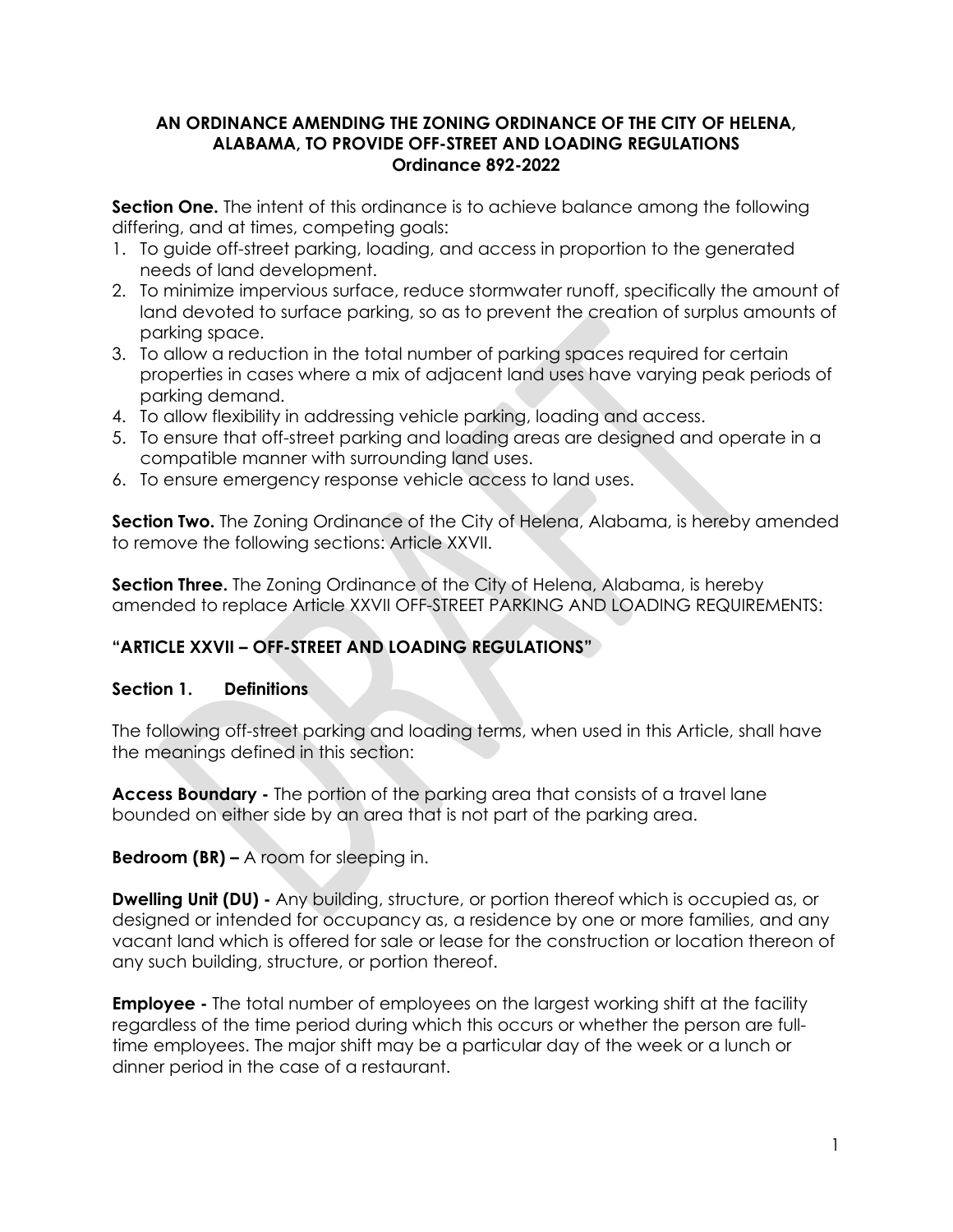**Gross Floor Area (GFA) -** The total area of all floors of a building, as measured to the outside surfaces of exterior walls. Gross floor area includes halls, stairways, elevator shafts, on grade, semi- subterranean, and subterranean garages, lofts and mezzanines, basements, and finished or habitable attics and outside setting. GFA is measured from the exterior faces of exterior walls and from the center line of walls separating two buildings.

**Gross Leasable Area (GLA) -** The total floor area of a building for which the tenant pays rent and that is designed for the tenant's occupancy and exclusive use. GLA includes both owned and leased areas but does not include shared or common areas among tenants. Where the total floor area of a building is occupied or where a building has no shared or common area, GLA is the gross floor area measured by taking outside dimensions of the building at each floor level intended for occupancy or storage.

**Impervious Surfaces -** Constructed surfaces, such as rooftops, sidewalks, roads and parking lots, covered by impenetrable materials, such as asphalt, concrete, brick, stone and other materials, which seal surfaces, repel water and prevent percolation of runoff into the ground.

**Loading Area -** That area used to satisfy the requirements of this Ordinance for truck loading and unloading.

**Loading Space -** An off-street space or berth used for the unloading or loading of commercial vehicles.

**Lodging/Conference Rooms (LCP) -** The Lodging Conference Parking Factor (LCP) = the total conference room square footage divided by the total number of sleeping units (SUs).

**Lodging/Restaurants and Lounges (LRP) -** The Lodging Restaurant Parking Factor (LRP) = the total restaurant or lounge square footage divided by the total number of sleeping units (SUs).

**Lodging Room (LR) -** That portion of a hotel, motel, boarding room, bed and breakfast or similar facility intended for guest occupancy.

**Manufactured Home –** Any dwelling unit governed by the Department of Transportation.

**Occupancy Load -** The maximum number of persons which may be accommodated by the use as determined by its design or by fire code standards.

**Parking Aisle -** That portion of the parking area consisting of lanes providing access parking spaces.

**Parking Area -** An improved area on a lot exclusively used or designated for use as a temporary storage area for motor vehicles, containing access driveways, parking aisles, and parking spaces.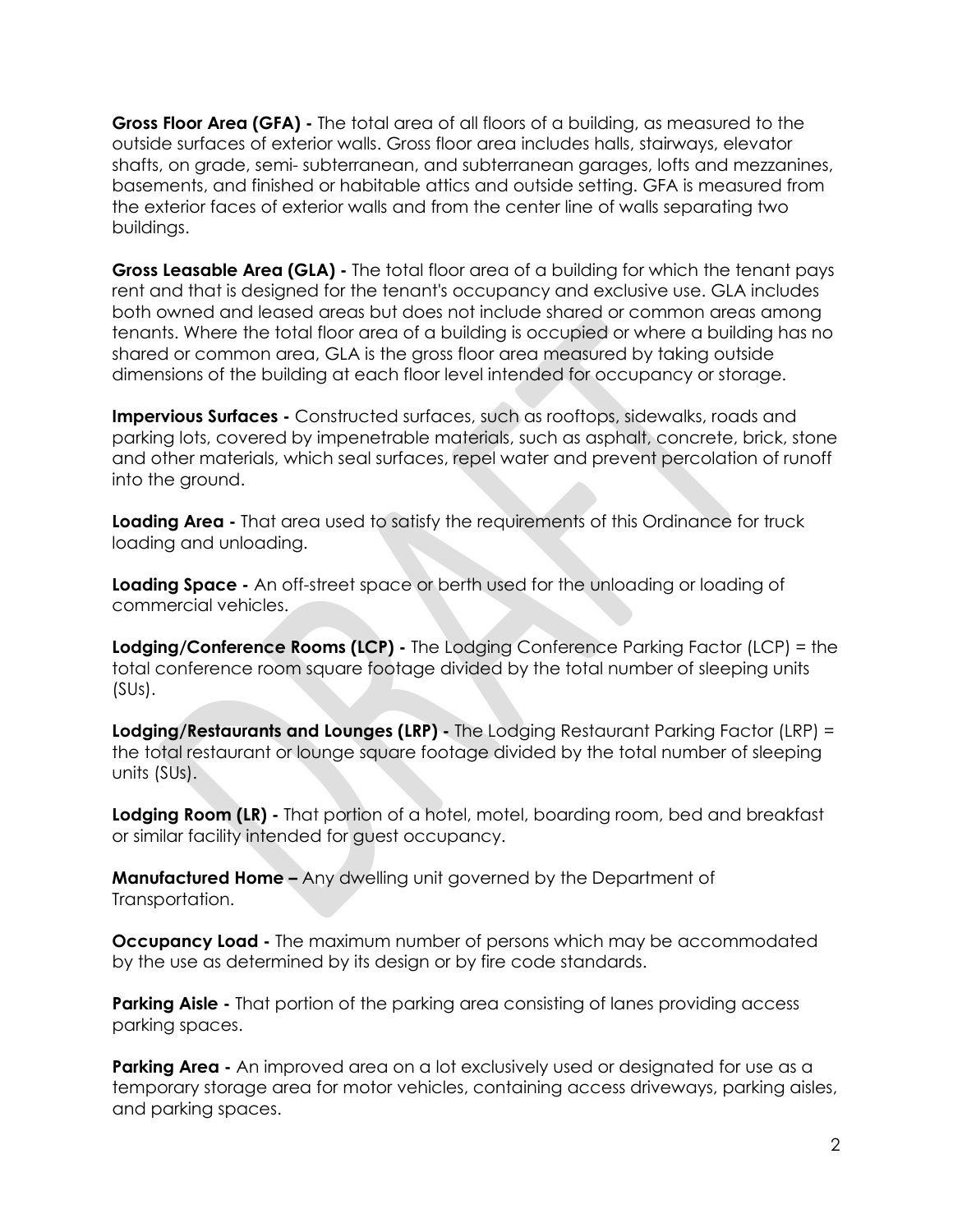**Parking Space -** That portion of the parking area set aside for the parking of one (1) vehicle that must be 9 feet by 20 feet unless specifically noted elsewhere.

**Pervious Surfaces -** A range of materials and techniques for paving roads, parking lots and walkways that allow the movement of water and air around and through the paving material, thus allowing water runoff to infiltrate the soil below. Examples are pervious concrete, porous asphalt, porous turf, aggregate, and paving stones or bricks.

**Square Feet (SF) –** Means "gross square feet" and refers to total building gross floor area unless otherwise specified, not including areas used for off-street parking or loading spaces.

**Stacking Space -** An off-street space for eh temporary stacking of vehicles within an aisle intended to serve a drive-in teller window, take-out food window, dry cleaning/laundry pick-up or similar type of activity station.

**Sleeping Unit (SU) -** A room or space in a building in which people sleep, which can also include permanent provisions for living, eating, and either sanitation or kitchen facilities but not both.

**Vehicle, Abandoned (On Public Right-of-Way) -** Any motor vehicle which is partially dismantled, inoperative, wrecked or junked which is left at any place on a public street or public right-of-way within the City for period of seventy-two (72) consecutive hours.

**Vehicle, Abandoned (On Private Property) -** Any unlicensed and/or inoperative motor vehicle left in a location visible from, but not on public right-of-way, for a period of 60 consecutive days or greater.

**Vehicle, Inoperative -** A motor vehicle which cannot be driven upon the public streets of reason including, but not limited to, being unlicensed, wrecked, abandoned, in a state of disrepair or incapable of being moved under its own power.

## **Section 2. Applicability**

- 2.1 These off-street parking provisions shall apply to existing and new developments. Specifically, for all buildings or structures erected and all uses of land established within the City of Helena, parking facilities shall be provided as required by this section.
- 2.2 The off-street parking development standards shall also apply to all off-street parking facilities provided in the City but not required by this ordinance.
- 2.3 Exemptions. The following parking lot improvements shall be considered minor in nature in that the number or configuration of parking stalls is not altered, and shall be exempt from permit requirements: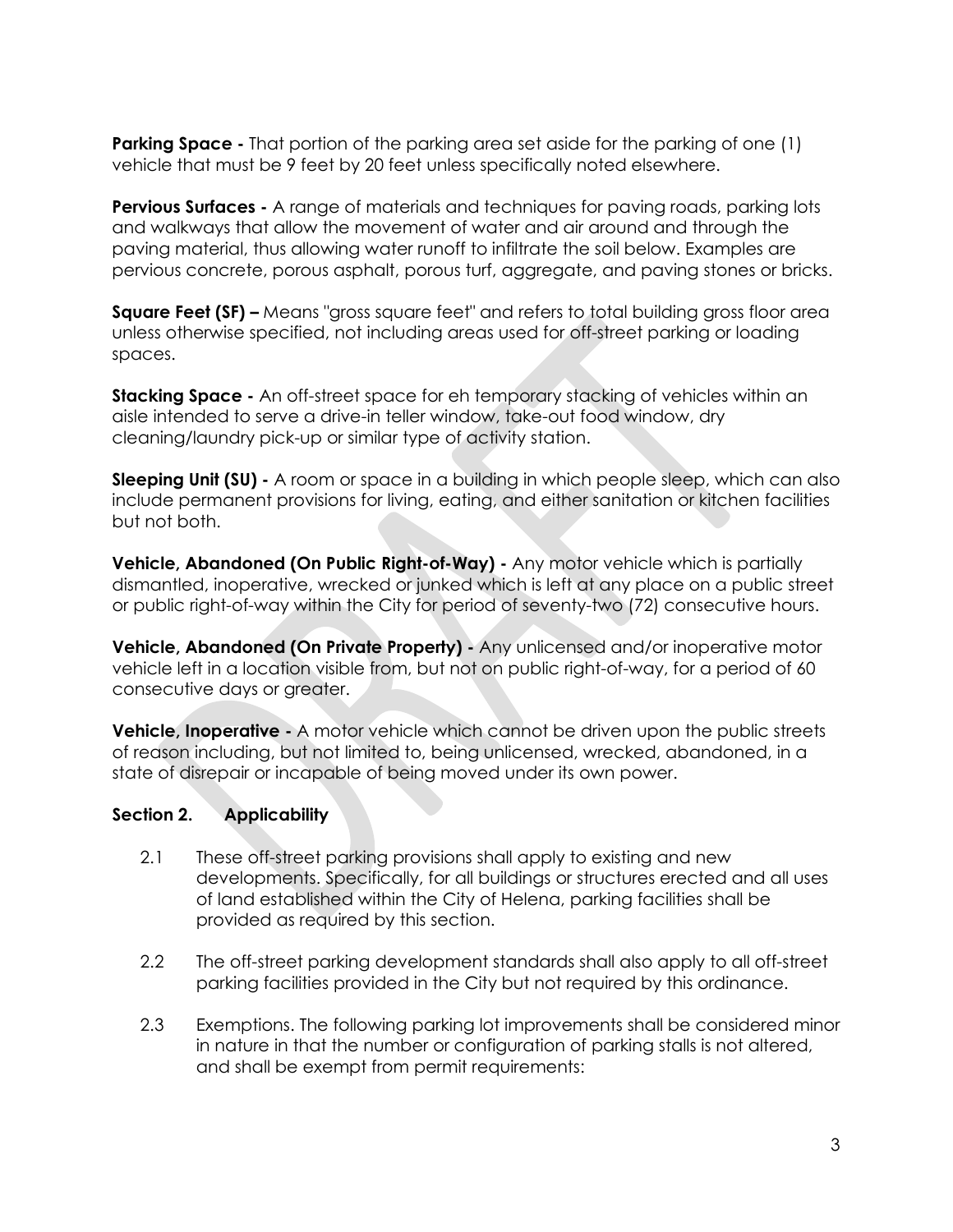- 2.3.1 Repair of any defects in the surface of the parking area, including holes and cracks.
- 2.3.2 Resurfacing, slurry coating, and restriping of a parking area with identical delineation of parking spaces.
- 2.3.3 Repair or replacement of damaged planters and curbs in the same location and replacement of damaged landscaping as originally approved by the City.

## **Section 3. Permit Requirements**

- 3.1 Certification of Parking Requirements. Each application for zoning approval shall include the location, number and dimensions of off-street parking spaces, if required, and the means of access. This information shall be in sufficient detail to enable the Building Official to determine whether or not the requirements of this Article are met. The Building Permit for the use of any building, structure or land where off-street parking space is required shall be withheld by the Building Official until the provisions of this Article are fully met.
- 3.2 No building shall be occupied, and no final inspection shall be given by the City until off-street parking is provided in accordance with the provisions of this Article.

#### **Section 4. Basic Limitations for Off-Street Parking**

- 4.1 Except as otherwise permitted herein, all required off-street parking spaces shall be independently accessible from a street at all times.
- 4.2 No compact parking spaces shall be permitted unless approved by variance pursuant to Article XX Variance. However, any compact parking spaces approved and constructed prior to the effective date of this regulation shall be allowed to continue.
- 4.3 On-street-parking within public or private streets, driveways or drives shall not be used to satisfy the off-street parking requirements.
- 4.4 Parking a vehicle on any portion of a lot, other than paved areas permitted by this Article (Off Street Parking and Loading Requirements), is prohibited.
- 4.5 Parking spaces shall not preclude direct and free access to stairways, walkways, elevators, any pedestrian access-way or fire safety equipment. Such access shall be a clear minimum width required by State law, no part of which shall be within a parking space.
- 4.6 Parking facilities shall be used for vehicle parking only. No sales, storage, repair work, dismantling, or servicing of any kind shall be permitted without necessary permits for such use.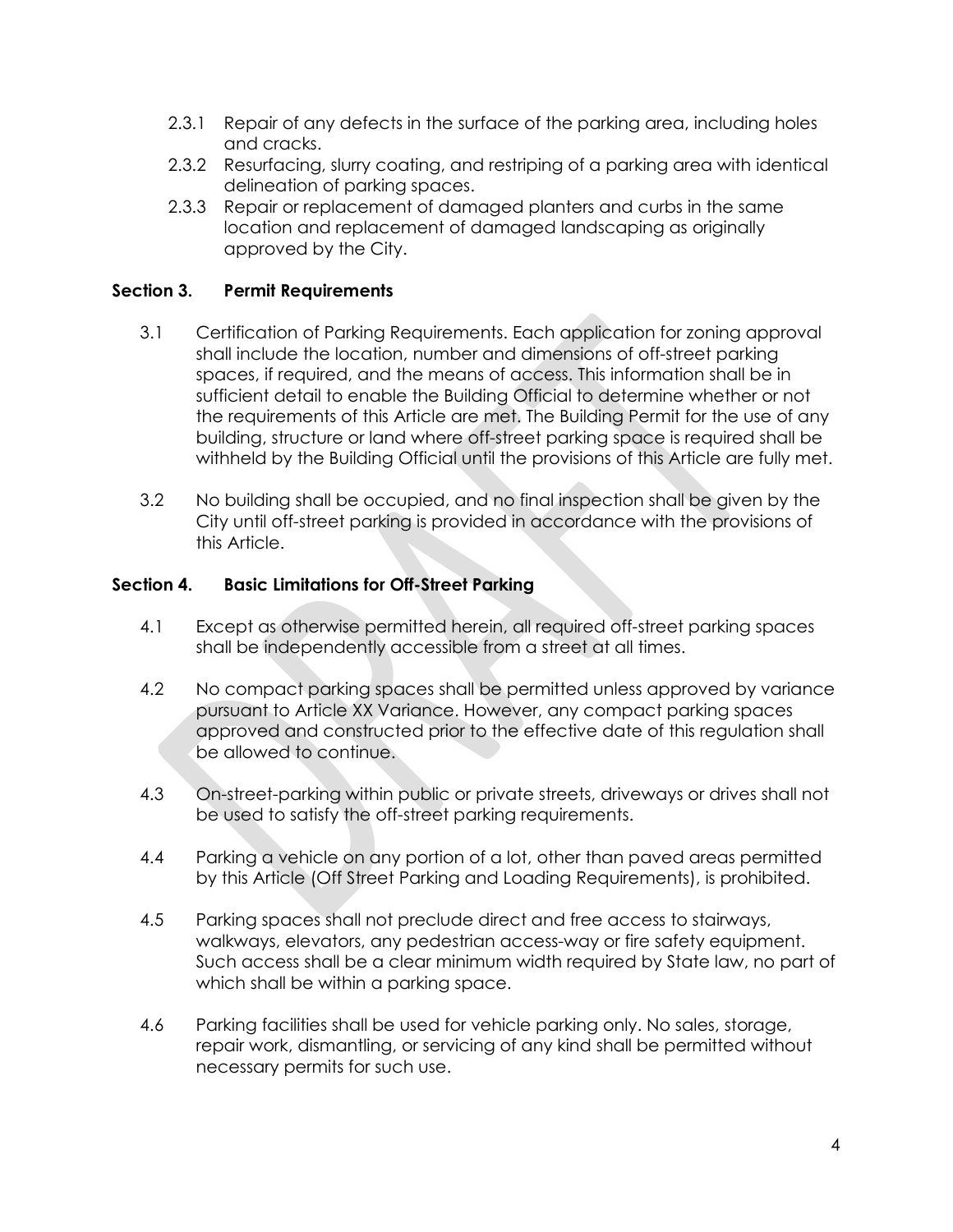- 4.7 Living or sleeping in any vehicle, trailer, or vessel is prohibited when parked or stored on private property.
- 4.8 Any vehicle, trailer, or vessel, including a recreational vehicle, that is inoperable and/or without current registration shall be stored entirely within an enclosed structure and shall not be parked or stored in any yard on residential property, except as may be provided by State law. Boats and other non-motorized vehicles, such as trailers, shall be movable by a towing vehicle customarily used for the type of vehicle being towed.
- 4.9 Except as may be otherwise provided by this title, landscape front and street side yard setbacks shall not be used for off-street parking spaces, turning or maneuvering aisles. However, entrance and exit drives to access off-street spaces are permitted.

## **Section 5. Parking Requirements**

- 5.1 Minimum and Maximum parking requirements. Except as otherwise provided, the number of off-street parking spaces required by Table 6.1 (Required Spaces) shall be considered the range of parking (minimum and maximum) allowable for each use, unless an applicant for a project proposes to include parking in an amount less than the minimum parking or greater than the maximum parking allowed.
- 5.2 Uses not listed. The number of parking spaces required for uses not specifically listed in Table 6.1, (Required Spaces) shall be determined by the Building Official or his/her designee based on common functional, product or compatibility characteristics and activities. Such determination is considered a formal interpretation of this title and shall be decided and recorded as such pursuant to Article XXXII (Interpretation of Code).
- 5.3 Required Spaces. Table 6.1 (Required Spaces) below sets forth minimum and maximum off-street parking requirements for the number of spaces. Except as otherwise specifically stated, the following rules apply to this table.
	- 5.3.1 Where the number of seats is listed to determine required parking, seats shall be construed to be seats. Where permanent seats provided are either benches or bleachers, each 24 linear inches of the bench or bleacher shall be considered a seat.
	- 5.3.2 When the calculation of the required number of off-street parking spaces results in a fraction of a space, the total number of spaces shall be rounded to the nearest whole number.
	- 5.3.3 In addition to the requirements in Table 6.1 (Required Spaces), spaces shall be provided for trucks and other vehicles used in the business, of a number and size adequate to accommodate the maximum number of types of trucks and/or vehicles to be parked on the site at any one time.
	- 5.3.4 Where maximum distance is specified from the parking area, the distance shall be the actual walking distance measured from the nearest point of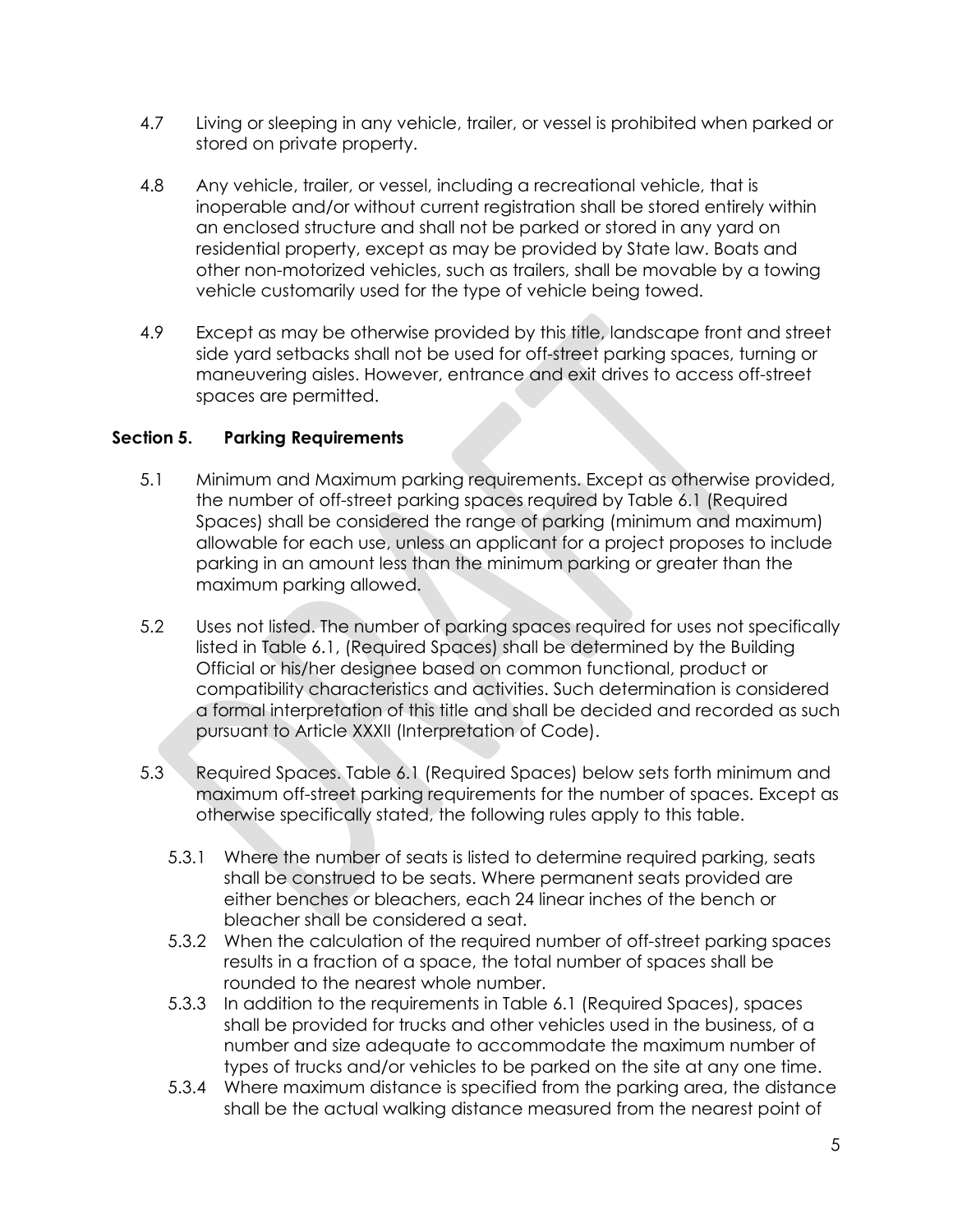the parking area to the nearest point of the building or main entrance portion of the building that such facility is required to serve.

- 5.3.5 Unless otherwise stated, the required parking shall be located on the same lot or within the same complex as the use.
- 5.4 Joint Use and Shared Parking. Parking facilities for one use shall not be considered as providing the required parking facilities for any other use on the same or separate lots, except as provided herein:
	- 5.4.1 Under circumstances wherein a combination of uses or other factors might require total parking facilities in excess of actual need, if so determined and certified by the Building Official, a commensurate reduction in parking may be approved by the Commission. Two uses, for example, may share one parking facility and the spaces provided therein when the parking demand for the uses occur at wholly separate times. Furthermore, such uses need not be located on the same lot, so long as the requirements of §5.6. Remote Parking are met.
	- 5.4.2 Shared parking for mixed-use developments. Subject to approval by the Planning and Zoning Commission, minimum parking requirements for a mixed-use development may be reduced by calculation of shared parking requirements for the development utilizing the shared parking demand information in Table 6.2 and the Worksheet shown in Figure 6.2.1. These parking reductions shall not be available to lodging or residential uses unless such uses are part of a development.
	- 5.4.3 An agreement providing for the shared use of parking, executed by the parties involved, shall be filed with the Building Official. Shared parking privileges shall continue in effect only as long as the agreement, binding on all parties, remains in force. If the agreement is no longer in force, parking shall be provided as otherwise required by this chapter.
- 5.5 Parking Reductions. Parking reductions may be allowed as part of site plan approval only if it is demonstrated to the satisfaction of the Commission that a combination of the following factors or measures are proposed by the development plan, including, but not limited to:
	- 5.5.1 There are no material adverse impacts on parking conditions in the immediate vicinity.
	- 5.5.2 The development plan mitigates vehicular traffic impacts by proposing limited access to and from public streets.
	- 5.5.3 The development plan proposes the creation of new or upgraded sidewalks to help foster non-vehicular accessibility.
	- 5.5.4 These parking reductions shall not be available to lodging or residential development unless such uses are part of a development that also includes non-lodging and non-residential uses.
- 5.6 Remote Parking. All residential and lodging uses shall have the required parking spaces provided on the lot(s) on which such use is located. For all other uses, if the off-street parking space required by this Ordinance cannot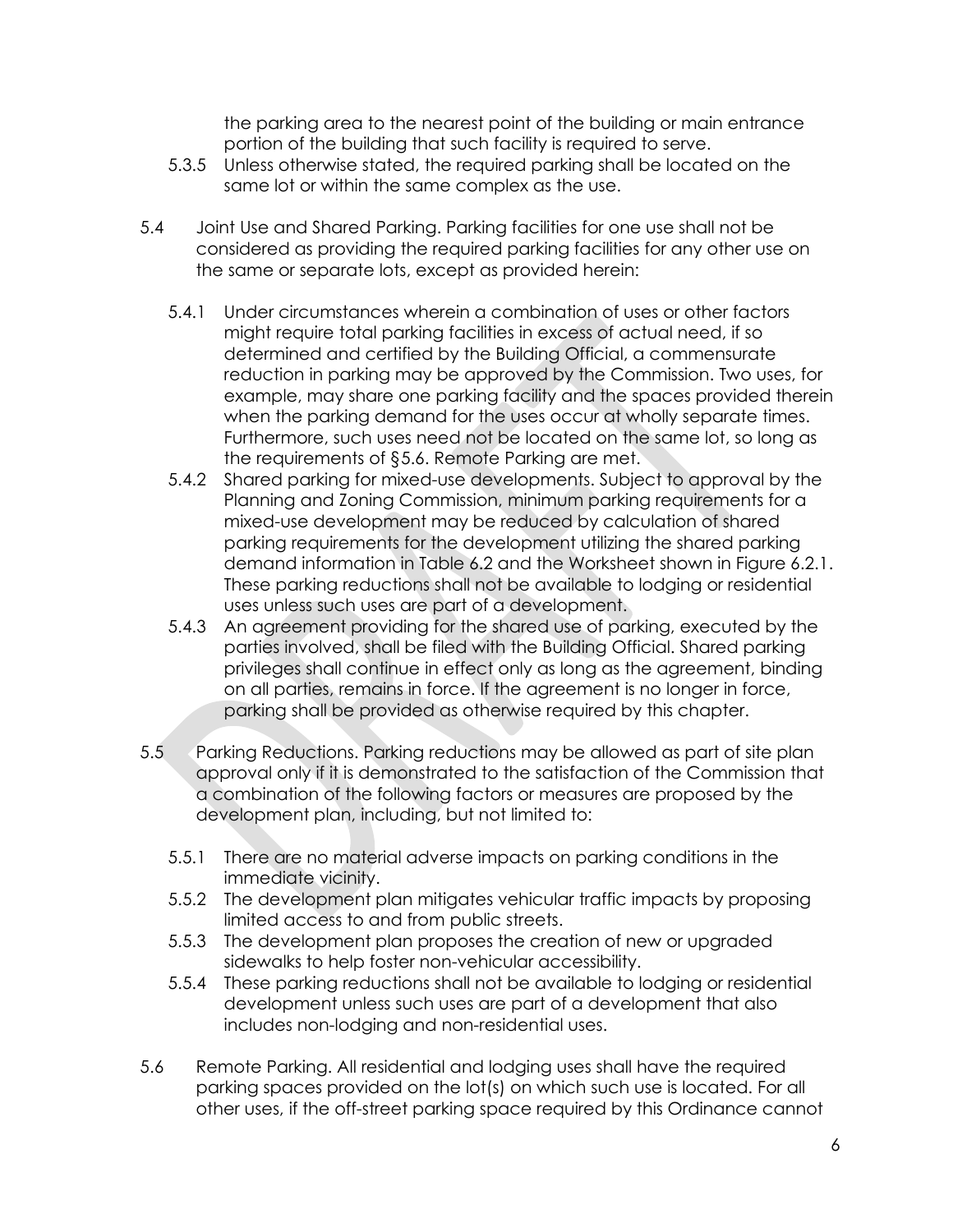be reasonably provided on the same lot on which the principal use is located, such space may be provided on land within 800 feet of the main entrance to such principal use. Said land shall not be used for other purposes unless adequate provisions for parking have been made for such other use. However, remote parking areas must be zoned the same as the principal use or as may be permitted upon appeal to the Planning and Zoning Commission.

- 5.7 Maintenance of Parking Capacity. No off-street parking facility shall be reduced to less than the amount required for the use involved.
- 5.8 Cultural Resources Parking Exemption. Any new uses within the confines of an existing structure in a nonresidential zone, designated as a historic resource or a contributor to a historic district, as defined in Article XXI-B B-4 Business Renaissance District, are exempt from providing any additional parking. If an existing structure is expanded, additional parking will be required to accommodate the expansion, as set forth in Table 6.1.
- 5.9 Reserved for future use for electric vehicle parking.

## **Section 6. Parking Space Requirements Per Use**

|                                                 | <b>Space Requirements</b>                 |                                             |  |  |  |  |
|-------------------------------------------------|-------------------------------------------|---------------------------------------------|--|--|--|--|
| <b>Use</b>                                      | Minimum                                   | <b>Maximum</b>                              |  |  |  |  |
| <b>Agriculture</b>                              |                                           |                                             |  |  |  |  |
| Farm                                            | Space per 3 employees                     | Space per 1.5 employees                     |  |  |  |  |
| <b>Farm Stand</b>                               | Space per 200 SF of Display               | Space per 100 SF of Display                 |  |  |  |  |
| <b>Farmer Support Business</b>                  | Space per 800 SF of GFA                   | Space per 400 SF of GFA                     |  |  |  |  |
| Kennel                                          | Space per 600 GLA                         | Space per 300 GLA                           |  |  |  |  |
| <b>Livestock Sales</b>                          | 0.5 Space per Seat or<br>Space per 600 SF | 0.3 Space per Seat or<br>1 Space per 300 SF |  |  |  |  |
| <b>Stable</b>                                   | 1 Space per 6 Stalls                      | Space per 3 Stalls                          |  |  |  |  |
| <b>Industrial</b>                               |                                           |                                             |  |  |  |  |
| <b>Ambulance Service</b>                        | Space per Ambulance Plus 1                | 1 Space per Ambulance Plus 1                |  |  |  |  |
|                                                 | Space per Employee                        | Space per Employee                          |  |  |  |  |
| <b>Commercial Storage</b>                       | 1 Space per 40 Units Plus 1               | 1 Space per 20 Units Plus 5                 |  |  |  |  |
|                                                 | Space per 250 SF of Office                | <b>Spaces for Office</b>                    |  |  |  |  |
| Laboratory, Research and                        | 1 Space per 1.5 Employees                 | Space per 500 SF of GFA                     |  |  |  |  |
| Development                                     |                                           |                                             |  |  |  |  |
| <b>Lumber Yard</b>                              | 1 Space per 500 SF of GFA                 | Space per 250 SF of GFA                     |  |  |  |  |
|                                                 | Space per 3 Employees on the              | Space per 1.5 Employees on                  |  |  |  |  |
| Manufacturing, Distribution,<br>and Warehousing | maximum working shift Plus                | the maximum working shift Plus              |  |  |  |  |
|                                                 | Space to accommodate all                  | Space to accommodate all                    |  |  |  |  |
|                                                 | trucks and other vehicles used            | trucks and other vehicles used in           |  |  |  |  |
|                                                 | in connection therewith                   | connection therewith                        |  |  |  |  |
| <b>Outdoor Storage Yard</b>                     | 1.5 Spaces per 1,000 SF of GLA            | 1.5 Spaces per 1,000 SF of GLA              |  |  |  |  |

6.1 Spaces Required Based on Usage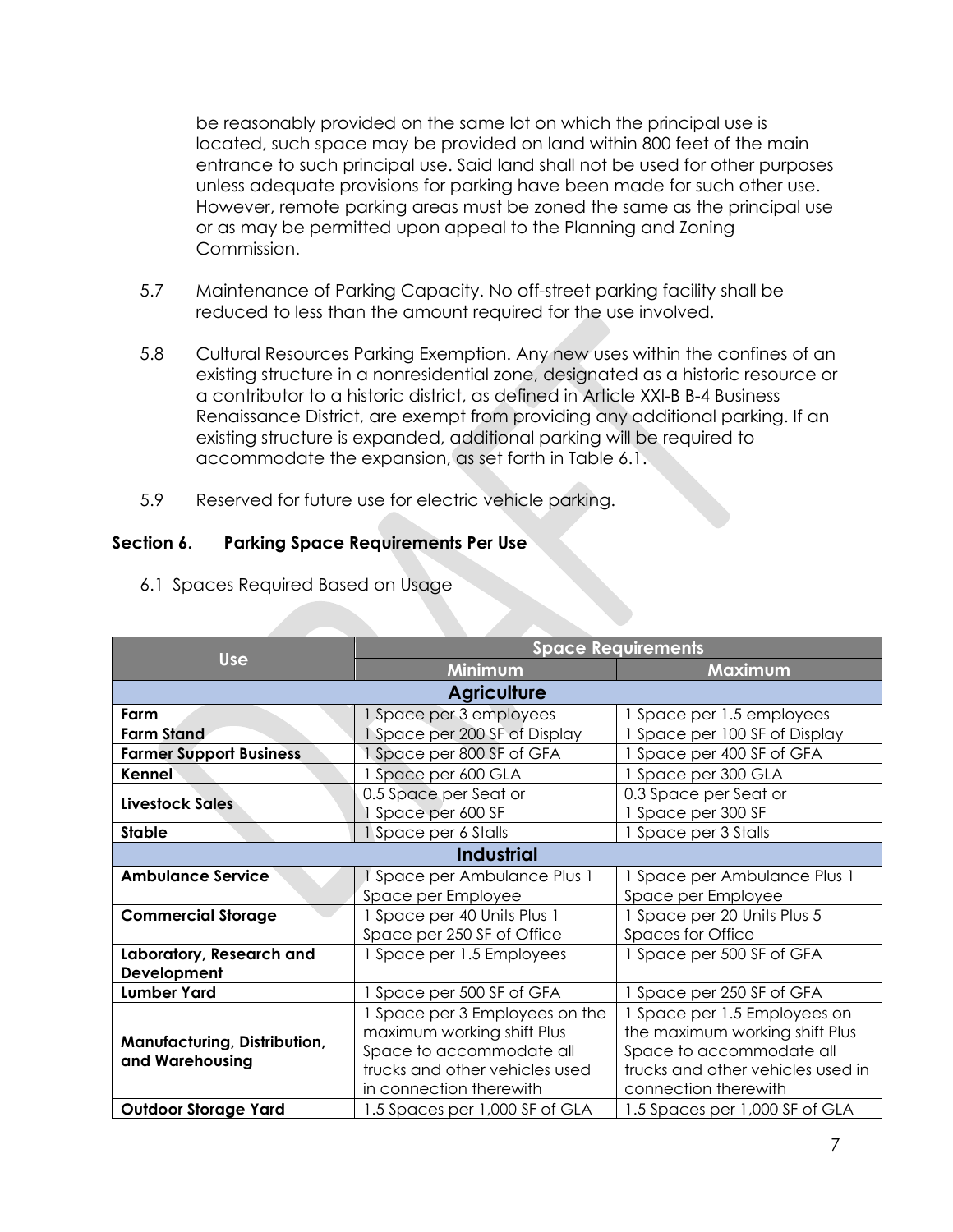|                                                          | <b>Space Requirements</b>                                                                                                      |                                                                                                                           |  |  |
|----------------------------------------------------------|--------------------------------------------------------------------------------------------------------------------------------|---------------------------------------------------------------------------------------------------------------------------|--|--|
| <b>Use</b>                                               | Minimum                                                                                                                        | Maximum                                                                                                                   |  |  |
| Vehicle Repair - With Storage                            | 2 Spaces per Service Bay Plus 2<br><b>Stacking Spaces per Service</b><br>Bay                                                   | 2 Spaces per Service Bay Plus 2<br>Stacking Spaces per Service Bay<br>Plus 1 Space per Employee                           |  |  |
| Vehicle Repair - Without<br>Storage                      | 1 Space per Employee Plus 2<br>1 Space per Employee Plus 2<br>Spaces per Service Bay Plus 1<br>Spaces per Service Bay<br>Space |                                                                                                                           |  |  |
|                                                          | <b>Institutional</b>                                                                                                           |                                                                                                                           |  |  |
| <b>Assembly of People - With</b><br><b>Fixed Seating</b> | 1 Space per 8 Fixed Seats in the<br>Largest Assembly Area                                                                      | 1 Space per 4 Fixed Seats in the<br>Largest Assembly Area                                                                 |  |  |
| Assembly of People - Without<br><b>Fixed Seating</b>     | 1 Space per 80 SF of Available<br>Floor Area                                                                                   | 1 Space per 40 SF of Available<br>Floor Area                                                                              |  |  |
| <b>Community Center</b>                                  | 1 Space per 300 SF of GFA                                                                                                      | 1 Space per 300 SF of GFA                                                                                                 |  |  |
| <b>Continued Care - Assisted</b><br>Living               | 1 Space per 4 DU Plus 1 Space<br>per Employee                                                                                  | 1 Space per 4 DU Plus 1 Space<br>per Employee                                                                             |  |  |
| <b>Continued Care - In Patient/</b><br>Out-Patient       | 1 Space per 5 Beds Plus 1 Space<br>per Employee at Maximum Shift<br>Plus 1 Space per 500 SF of GFA                             | 1 Space per 5 Beds Plus 1 Space<br>per Employee at Maximum Shift<br>Plus 1 Space per 250 SF of GFA                        |  |  |
| <b>Continued Care -</b><br>Independent Living            | 1.5 Space per DU                                                                                                               | 1.5 Space per DU                                                                                                          |  |  |
| <b>Continued Care -</b>                                  | 1 Space per Bed Plus 1 Space                                                                                                   | 1 Space per Bed Plus 1 Space                                                                                              |  |  |
| Rehabilitation                                           | per Employee                                                                                                                   | per Employee                                                                                                              |  |  |
| <b>Continued Care - Residential</b>                      | 1 Space per 4 Beds Plus 1 Space                                                                                                | 1 Space per 4 Beds Plus 1 Space                                                                                           |  |  |
| Nursing                                                  | per Employee                                                                                                                   | per Employee                                                                                                              |  |  |
| Day Care - Adult                                         | 1 Space per Employee on<br>Maximum Shift Plus 1 Space per<br>10 Enrolled                                                       | 1 Space per Employee on<br>Maximum Shift Plus 1 Space per<br>10 Enrolled                                                  |  |  |
| Day Care - Children                                      | 1 Space per Employee on<br>Maximum Shift Plus 1 Space or<br>Stacking Space per 10 Children                                     | 1 Space per Employee on<br>Maximum Shift Plus 1 Space or<br>Stacking Space per 8 Children                                 |  |  |
| <b>Library or Museum</b>                                 | 1 Space per 800 SF of GFA Plus 1<br>Space per 2 Employees                                                                      | 10 Spaces Plus 1 Space per 400<br>SF of GFA in Excess of 2,000 SF                                                         |  |  |
| <b>Spectator Facilities</b>                              | 1 Space per 5 Seats of Capacity                                                                                                | 1 Space per 3 Seats of Capacity                                                                                           |  |  |
| <b>Private Country Club/ Lodge</b>                       | 1 Space per 250 SF of GFA                                                                                                      | 1 Space per 10 SF of Non-<br>Storage and Non-Service Area                                                                 |  |  |
| <b>Private Golf Course</b>                               | 1 Space per 250 SF of GFA                                                                                                      | 1 Space per 5 Members                                                                                                     |  |  |
| <b>Public Facilities</b>                                 | 1 Space per All SF of GFA                                                                                                      | 1 Space per 300 SF of GFA                                                                                                 |  |  |
| <b>School</b> – Elementary,<br>Intermediate, Middle      | 1 Spaces per Classroom or 1<br>Space per 10 seats in the<br>Primary Assembly Area,<br>Whichever is Greater                     | 2 Space per Classroom or 1<br>Space per 5 seats in the Primary<br>Assembly Area, Whichever is<br>Greater                  |  |  |
| <b>School</b> – High or Secondary                        | 1 Space per 2 Employees Plus<br>the Greater of 1 Space per 10<br>Students or 1 Space per 8 Seats<br>in Largest Assembly Space  | 1 Space per Employee Plus the<br>Greater of 1 Space per 5<br>Students or 1 Space per 4 Seats<br>in Largest Assembly Space |  |  |
| <b>School</b> – Vocational                               | 1 Space per 2 Employees Plus<br>the Greater of 1 Space per 10<br>Students or 1 Space per 8 Seats<br>in Largest Assembly Space  | 1 Space per Employee Plus the<br>Greater of 1 Space per 5<br>Students or 1 Space per 4 Seats<br>in Largest Assembly Space |  |  |
| <b>Spectator Facilities</b>                              | 1 Space per 5 Seats of Capacity                                                                                                | 1 Space per 3 Seats of Capacity                                                                                           |  |  |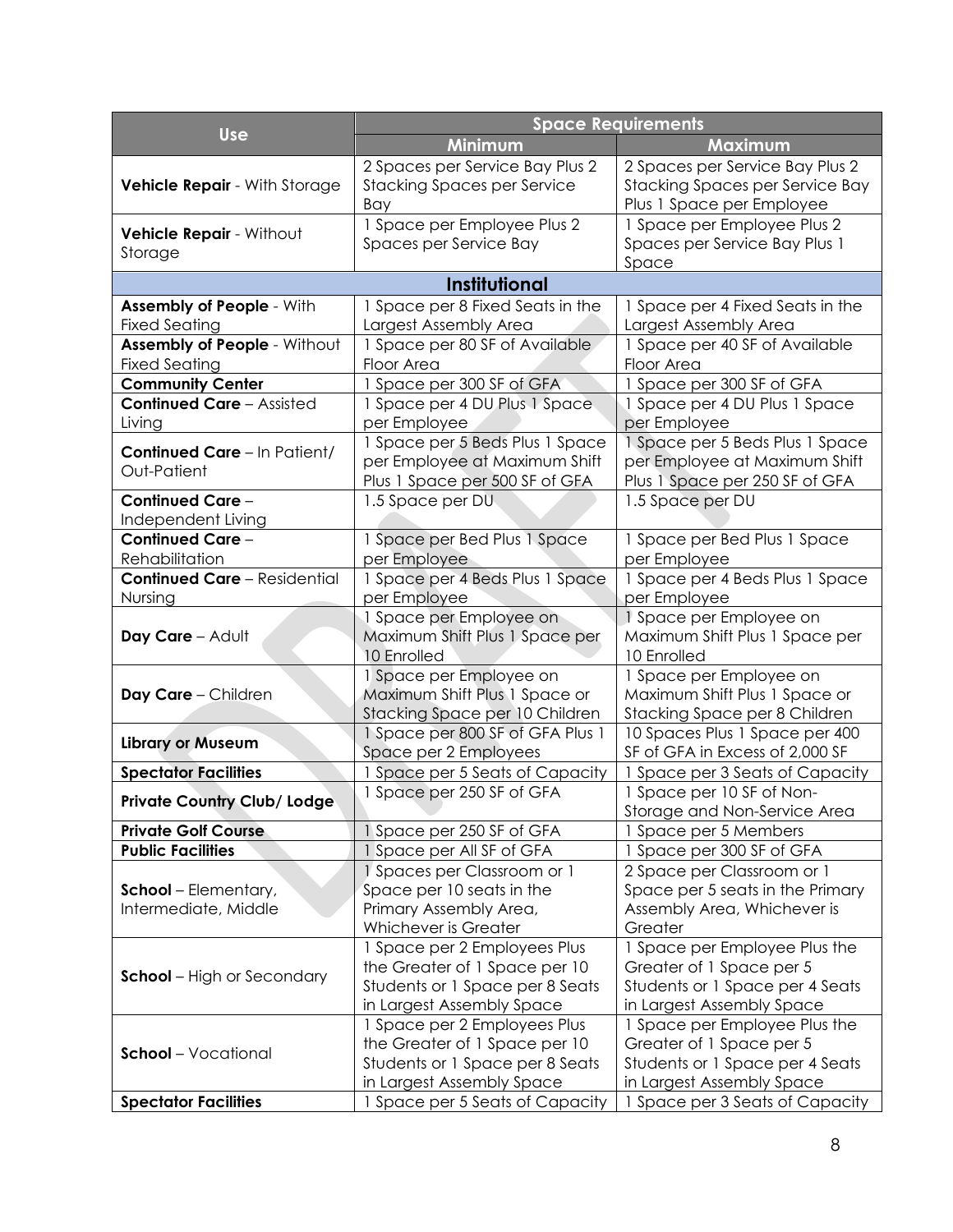|                                                                                                   | <b>Space Requirements</b>                                                                                             |                                                                                                                       |  |  |  |  |
|---------------------------------------------------------------------------------------------------|-----------------------------------------------------------------------------------------------------------------------|-----------------------------------------------------------------------------------------------------------------------|--|--|--|--|
| <b>Use</b>                                                                                        | <b>Minimum</b>                                                                                                        | Maximum                                                                                                               |  |  |  |  |
| Lodging                                                                                           |                                                                                                                       |                                                                                                                       |  |  |  |  |
| <b>Bed and Breakfast Inn</b>                                                                      | 1 Space per 2 Bedroom Unit                                                                                            | 1.5 Space per 2 Bedroom Unit                                                                                          |  |  |  |  |
| <b>Hotel</b> – Sleeping Units Only                                                                | 1 Space per Sleeping Unit                                                                                             | 1 Space per Sleeping Unit Plus 1<br>Space per 250 SF of Public<br>Space                                               |  |  |  |  |
| <b>Hotel</b> – With Conference/<br>Event Rooms 0 - 20 LCP                                         | 1 Space per SU Plus 1 Space per<br>250 SF of Public Space Plus 1<br>space per 800 SF of<br>Event/Function Room        | 1 Space per SU Plus 1 Space per<br>250 SF of Public Space Plus 1<br>space per 400 SF of<br>Event/Function Room        |  |  |  |  |
| <b>Hotel</b> – With Conference/<br>Event Rooms 20 - 40 LCP                                        | 1 Space per SU Plus 1 Space per<br>250 SF of Public Space Plus 1<br>space per 400 SF of<br>Event/Function Room        | 1 Space per SU Plus 1 Space per<br>250 SF of Public Space Plus 1<br>space per 200 SF of<br><b>Event/Function Room</b> |  |  |  |  |
| <b>Hotel</b> – With Conference/<br>Event Rooms 40 - 60 LCP                                        | 1 Space per SU Plus 1 Space per<br>250 SF of Public Space Plus 1<br>space per 200 SF of<br><b>Event/Function Room</b> | 1 Space per SU Plus 1 Space per<br>250 SF of Public Space Plus 1<br>space per 100 SF of<br><b>Event/Function Room</b> |  |  |  |  |
| <b>Hotel</b> – With Conference/<br>Event Rooms 60+ LCP                                            | 1 Space per SU Plus 1 Space per<br>250 SF of Public Space Plus 1<br>space per 100 SF of<br><b>Event/Function Room</b> | 1 Space per SU Plus 1 Space per<br>250 SF of Public Space Plus 1<br>space per 50 SF of<br>Event/Function Room         |  |  |  |  |
| <b>Hotel</b> - With Eating<br>Establishment 0 - 10 LRP                                            | 1 Space per SU Plus 1 Space per<br>12 Seats                                                                           | 1 Space per SU Plus 1 Space per<br>250 SF of Office Plus Seating for<br>Restaurants and Lounges as<br>applicable      |  |  |  |  |
| <b>Hotel</b> - With Eating<br>Establishment 11 - 30 LRP.                                          | 1 Space per SU Plus 1 Space per<br>10 Seats                                                                           | 1 Space per SU Plus 1 Space per<br>250 SF of Office Plus Seating for<br>Restaurants and Lounges as<br>applicable      |  |  |  |  |
| <b>Hotel</b> - With Eating<br>Establishment 31 - 50 LRP                                           | 1 Space per SU Plus 1 Space per<br>8 Seats                                                                            | 1 Space per SU Plus 1 Space per<br>250 SF of Office Plus Seating for<br>Restaurants and Lounges as<br>applicable      |  |  |  |  |
| 1 Space per SU Plus 1 Space per<br><b>Hotel</b> – With Eating<br>6 Seats<br>Establishment 51+ LRP |                                                                                                                       | 1 Space per SU Plus 1 Space per<br>250 SF of Office Plus Seating for<br>Restaurants and Lounges as<br>applicable      |  |  |  |  |
| Tourist Home - Short Term<br>Rental                                                               | 1.5 Space per 2 Bedroom Unit                                                                                          | 1.5 Space per 2 Bedroom Unit                                                                                          |  |  |  |  |
| <b>Residential</b>                                                                                |                                                                                                                       |                                                                                                                       |  |  |  |  |
| <b>Accessory Dwelling</b>                                                                         | 1 Space per DU                                                                                                        | 1 Space per DU                                                                                                        |  |  |  |  |
| Group Housing - 6 or Fewer<br><b>Residents</b>                                                    | 2 Space per DU plus 1 Space for<br>Company vehicle                                                                    | 2 Space per DU plus 1 Space for<br>Company vehicle plus 1 Space<br>per employee                                       |  |  |  |  |
| Group Housing - More than 6<br>Residents                                                          | 1 Space per Employee Plus 1<br>Space per 5 Beds                                                                       | 1 Space per Employee plus 1<br>Space per 5 Beds                                                                       |  |  |  |  |
| <b>Manufactured Home</b>                                                                          | 2 Space per DU                                                                                                        | 2 Space per DU                                                                                                        |  |  |  |  |
| Multi-Family - Efficiency or 1<br>Bedroom                                                         | 1 Space per DU                                                                                                        | 1 Space per DU                                                                                                        |  |  |  |  |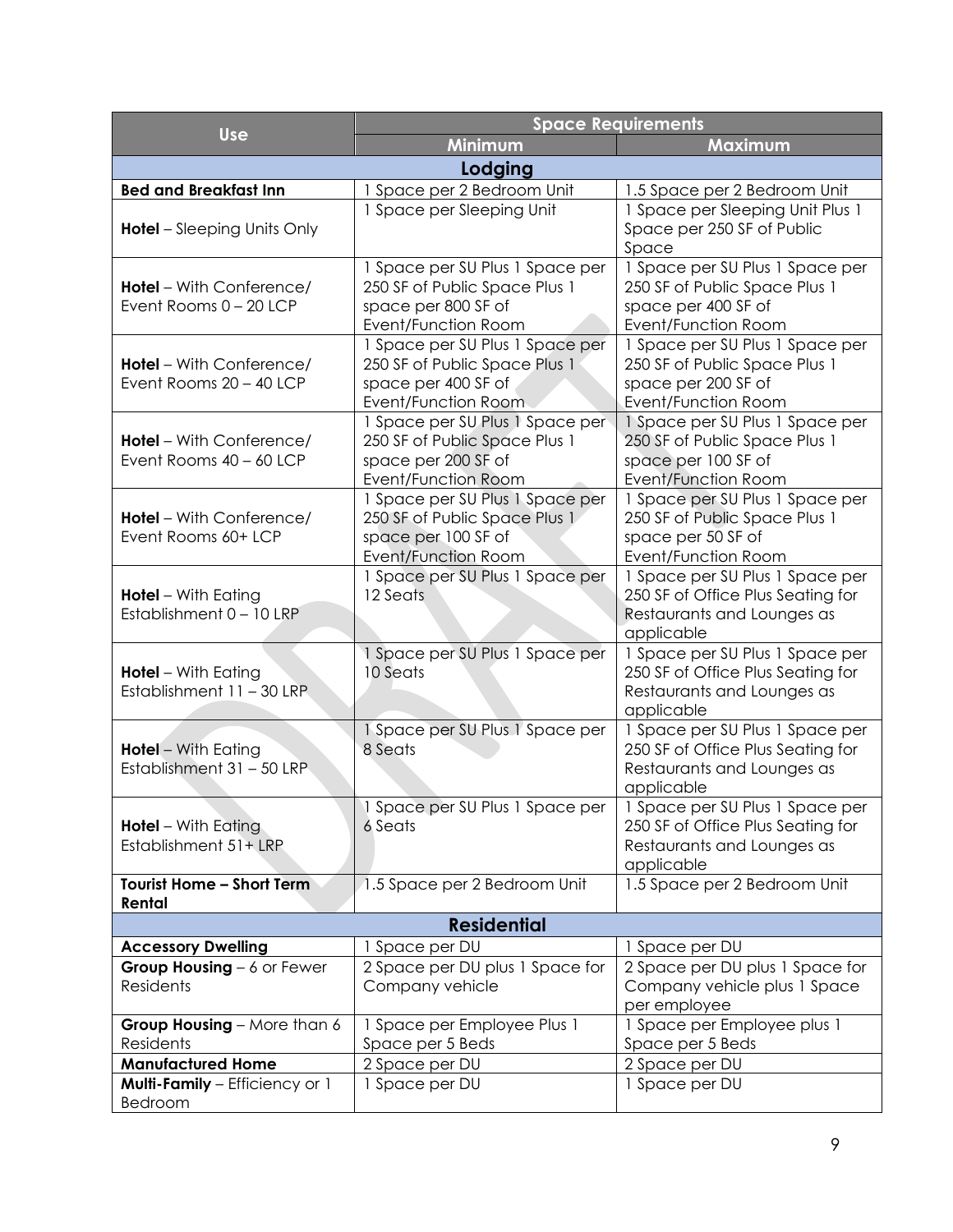|                                                                                                   | <b>Space Requirements</b>                                                                                                                                                                  |                                                                                                                                                                                                 |  |  |
|---------------------------------------------------------------------------------------------------|--------------------------------------------------------------------------------------------------------------------------------------------------------------------------------------------|-------------------------------------------------------------------------------------------------------------------------------------------------------------------------------------------------|--|--|
| <b>Use</b>                                                                                        | Minimum                                                                                                                                                                                    | Maximum                                                                                                                                                                                         |  |  |
| <b>Multi-Family</b> $-2$ Bedroom                                                                  | 2 Space per DU                                                                                                                                                                             | 2 Space per DU                                                                                                                                                                                  |  |  |
| Multi-Family - 3+ Bedroom                                                                         | 2 Space per DU                                                                                                                                                                             | 2 Space per BR                                                                                                                                                                                  |  |  |
| Multi-Family - Visitor Parking                                                                    | 1 Space per 10 DU                                                                                                                                                                          | 1 Space per 5 DU                                                                                                                                                                                |  |  |
| <b>Single Family Dwelling</b>                                                                     | 3 Space per DU not Including                                                                                                                                                               | 1 Space per BR not including                                                                                                                                                                    |  |  |
|                                                                                                   | any Garage Space                                                                                                                                                                           | and Garage Space                                                                                                                                                                                |  |  |
| <b>Townhome</b>                                                                                   | 3 Space per DU Plus 1 Space                                                                                                                                                                | 3 Space per DU Plus 1 Space                                                                                                                                                                     |  |  |
| <b>Two Family Dwelling</b>                                                                        | 2 Space per DU Plus 1 Space                                                                                                                                                                | 2 Space per DU Plus 1 Space                                                                                                                                                                     |  |  |
|                                                                                                   | <b>Retail, Services, Office, and Commercial</b>                                                                                                                                            |                                                                                                                                                                                                 |  |  |
| <b>Animal Hospital/Veterinary</b><br>Services (may include<br>accessory grooming and<br>boarding) | 1 Space per 500 SF of GFA                                                                                                                                                                  | 1 Space per 250 SF of GFA                                                                                                                                                                       |  |  |
| <b>Bank</b> – Drive Thru Only                                                                     | 1 Space per 2 Employees plus 3<br><b>Stacking Spaces per Teller Lane</b>                                                                                                                   | 1 Space per 2 Employees plus 3<br>Stacking Spaces per Teller Lane                                                                                                                               |  |  |
| <b>Bank</b> - No Drive Thru                                                                       | 1 Space per 250 SF                                                                                                                                                                         | 1 Space per 250 SF                                                                                                                                                                              |  |  |
| <b>Bank</b> - With Drive Thru                                                                     | 1 Space per 300 SF Plus 3                                                                                                                                                                  | 1 Space per 300 SF Plus 3                                                                                                                                                                       |  |  |
|                                                                                                   | <b>Stacking Spaces per Teller Lane</b>                                                                                                                                                     | Stacking Spaces per Teller Lane                                                                                                                                                                 |  |  |
| <b>Business Support Services</b>                                                                  | 1 Space per 500 SF of GFA                                                                                                                                                                  | 1 Space per 350 SF of GFA Plus<br>0.5 Space per Employee                                                                                                                                        |  |  |
| <b>Famers Market</b>                                                                              | 1 Space per 300 SF of GLA                                                                                                                                                                  | 1 Space per Vendor                                                                                                                                                                              |  |  |
| <b>Funeral Home - With Chapel,</b><br>Slumber, or Parlor                                          | 1 Space per 50 SF of chapel,<br>slumber room, parlor floor area<br>available for the<br>accommodation of moveable<br>seats in the largest assembly<br>room Plus 1 space per 2<br>employees | 1 space per 4 seats of chapel<br>capacity or per 40 SF of floor<br>area available for the<br>accommodation of moveable<br>seats in the largest assembly<br>room Plus 1 space per 2<br>employees |  |  |
| <b>Funeral Home - Without</b>                                                                     | 1 Space per 300 SF of GFA Plus 1                                                                                                                                                           | 1 Space per 150 SF of GFA Plus 1                                                                                                                                                                |  |  |
| Chapel, Slumber, or Parlor                                                                        | Space per Employee Plus 1<br>Space for Company Vehicle                                                                                                                                     | Space per Employee Plus 1<br>Space for Company Vehicle                                                                                                                                          |  |  |
| <b>General Services or Repair</b>                                                                 | 1 Space per 500 SF of GFA                                                                                                                                                                  | 3 Spaces per 1,300 SF of GFA                                                                                                                                                                    |  |  |
| <b>Health and Fitness</b>                                                                         | 1 Space per 300 SF of GFA                                                                                                                                                                  | 1 Space per 150 SF of GFA                                                                                                                                                                       |  |  |
| Laundromat                                                                                        | 1 Space per 250 SF of GFA                                                                                                                                                                  | 0.5 Space per Washing Machine                                                                                                                                                                   |  |  |
| <b>Medical</b> - Office                                                                           | 2 Spaces per Examination Room<br>Plus 1 Space per Employee                                                                                                                                 | 2 Spaces per Examination Room<br>Plus 1 Space per Employee                                                                                                                                      |  |  |
| <b>Medical</b> - Physical Therapy                                                                 | 1 Space per 250 SF of GFA Plus 1<br>Space per Employee                                                                                                                                     | 1 Space per 250 SF of GFA Plus 1<br>Space per Employee                                                                                                                                          |  |  |
| <b>Personal Services - Barber/</b><br><b>Beauty Shop</b>                                          | 1 Space per 250 SF of GFA                                                                                                                                                                  | 2 Spaces per Chair Plus 1 Space<br>per 2 hair drying Stations Plus 1<br>Space per Employee                                                                                                      |  |  |
| <b>Personal Services - Dry</b><br>Cleaning                                                        | 1 Space per 500 SF of GFA Plus 3<br><b>Stacking Spaces for Drop Off</b><br>Lane if Applicable                                                                                              | 1 Space per 500 SF of GFA Plus 3<br><b>Stacking Spaces for Drop Off</b><br>Lane if Applicable                                                                                                   |  |  |
| Personal Service - Nail Salon/<br>Spa                                                             | 1 Space per 250 SF of GFA                                                                                                                                                                  | 1 Space per 150 SF of GFA                                                                                                                                                                       |  |  |
| <b>Plant Nursery - Commercial</b><br>Greenhouse                                                   | 2 Spaces per Acre                                                                                                                                                                          | 2 Spaces per Acre                                                                                                                                                                               |  |  |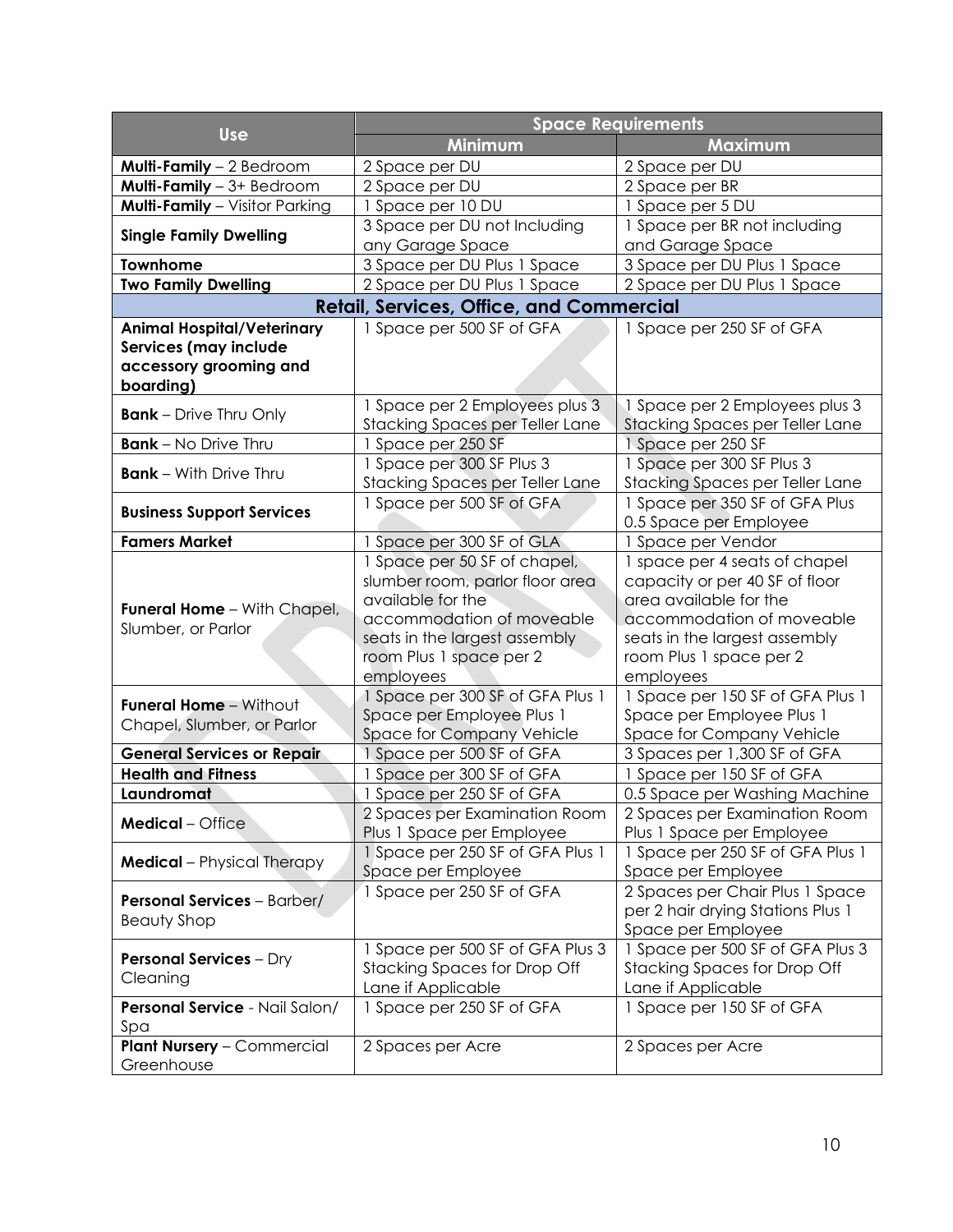|                                                                        | <b>Space Requirements</b>                                                                                                                                                                       |                                                                                                                                                                                                 |  |  |  |
|------------------------------------------------------------------------|-------------------------------------------------------------------------------------------------------------------------------------------------------------------------------------------------|-------------------------------------------------------------------------------------------------------------------------------------------------------------------------------------------------|--|--|--|
| <b>Use</b>                                                             | Minimum                                                                                                                                                                                         | Maximum                                                                                                                                                                                         |  |  |  |
| <b>Plant Nursery - Grower Only</b>                                     | 1 Space per Employee Plus 2<br>Spaces for company vehicles.<br>Applicant may appeal for<br>additional spaces to<br>accommodate trucks and other<br>vehicles used in connection<br>with this use | 1 Space per Employee Plus 2<br>Spaces for company vehicles.<br>Applicant may appeal for<br>additional spaces to<br>accommodate trucks and other<br>vehicles used in connection with<br>this use |  |  |  |
| <b>Plant Nursery - Retail</b>                                          | 1 Space per 500 SF of GLA                                                                                                                                                                       | 1 Space per 500 SF of GLA Plus 1<br>Space per 1,000 SF of Permanent<br>Outdoor Sales or Storage                                                                                                 |  |  |  |
| <b>Recreational</b> - Billiards                                        | 2 Spaces per Table Plus 1 Space<br>per 150 SF of GFA                                                                                                                                            | 4 Spaces per Table Plus 1 Space<br>per Employee                                                                                                                                                 |  |  |  |
| <b>Recreational</b> – Bowling Alley                                    | 2 Spaces per Lane Plus 1 Space<br>per 150 SF of GFA                                                                                                                                             | 4 Spaces per Lane Plus 1 Space<br>per Employee                                                                                                                                                  |  |  |  |
| <b>Recreation</b> - Dance Hall                                         | 1 Space per 300 SF of GFA                                                                                                                                                                       | 1 Space per 300 SF of GFA                                                                                                                                                                       |  |  |  |
| <b>Recreation</b> - Family<br>Entertainment                            | 1 Space per 4 Seats Plus 1<br>Space per Employee                                                                                                                                                | 1 Space per 4 Seats Plus 1 Space<br>per Employee                                                                                                                                                |  |  |  |
| <b>Recreational - Golf Course</b>                                      | 5 Spaces per Hole Plus 1 Space<br>per Employee                                                                                                                                                  | 90 Spaces                                                                                                                                                                                       |  |  |  |
| <b>Recreational</b> - Golf Driving<br>Range                            | 1.5 Spaces per Tee                                                                                                                                                                              | 60 Spaces                                                                                                                                                                                       |  |  |  |
| <b>Recreational</b> - Golf Miniature                                   | 1.5 Spaces per Hole Plus 1<br>Space per 2 Employees                                                                                                                                             | 54 Spaces                                                                                                                                                                                       |  |  |  |
| Recreational - Indoor Play<br>Facility                                 | 1 Space per 350 SF of GLA                                                                                                                                                                       | 1 Space per 350 SF of GLA                                                                                                                                                                       |  |  |  |
| <b>Recreational</b> – Movie Theater                                    | 1 Space per 5 Seats                                                                                                                                                                             | 1 Space per 2.5 Seats Plus 1<br>Space per Employee                                                                                                                                              |  |  |  |
| <b>Recreational</b> - Other                                            | 1 Space per 300 SF of GFA                                                                                                                                                                       | 1 Space per 300 SF of GFA                                                                                                                                                                       |  |  |  |
| <b>Recreational</b> - Skating Rink                                     | 1 Space per 400 SF of GFA                                                                                                                                                                       | 1 Space per 200 SF of GFA                                                                                                                                                                       |  |  |  |
| <b>Recreational</b> - Swimming                                         | 1 Space per 3 Occupants at<br>Maximum Level                                                                                                                                                     | 1 Space per 2 Occupants at<br>Maximum Level                                                                                                                                                     |  |  |  |
| <b>Recreational</b> - Tennis                                           | 1.5 Spaces per Court                                                                                                                                                                            | 1.5 Spaces per Court                                                                                                                                                                            |  |  |  |
| <b>Recreational</b> - Other                                            | 1 Space per 300 SF of GFA                                                                                                                                                                       | 1 Space per 300 SF of GFA                                                                                                                                                                       |  |  |  |
| <b>Restaurant</b> – Bakery                                             | 1 Space per 300 SF of GFA                                                                                                                                                                       | 1 Space per 200 SF of GFA                                                                                                                                                                       |  |  |  |
| <b>Restaurant</b> - Bars, Saloons,<br>Cocktail Lounges, and<br>Taverns | 1 Space per 250 SF of GFA                                                                                                                                                                       | 1 Space per 125 SF of GFA                                                                                                                                                                       |  |  |  |
| <b>Restaurant</b> - Carry Out/<br>Delivery                             | 1 Space per 300 SF of GFA Plus 1<br>Space per Employee                                                                                                                                          | 1 Space per 300 SF of GFA Plus 1<br>Space per Employee                                                                                                                                          |  |  |  |
| <b>Restaurant</b> - Catering/                                          | 1 Space per 500 SF of GFA Plus 1                                                                                                                                                                | 1 Space per 500 SF of GFA Plus 1                                                                                                                                                                |  |  |  |
| Commercial Kitchen                                                     | Space per employee                                                                                                                                                                              | Space per employee                                                                                                                                                                              |  |  |  |
| <b>Restaurant</b> – Coffee Shop                                        | 1 Space per 200 SF of GFA                                                                                                                                                                       | 1 Space per 200 SF of GFA<br>1 Space per Outdoor Dining                                                                                                                                         |  |  |  |
| Restaurant - Drive In                                                  | 1 Space per Outdoor Dining<br>Table Plus 1 Space per<br><b>Employee Plus Drive-In Spaces</b>                                                                                                    |                                                                                                                                                                                                 |  |  |  |
| Restaurant - Drive Thru                                                | 1 Space per 100 SF of GFA Plus 4<br>Stacking Spaces per Drive Thru                                                                                                                              | 1 Space per 100 SF of GFA Plus 4<br>Stacking Spaces per Drive Thru                                                                                                                              |  |  |  |
|                                                                        |                                                                                                                                                                                                 |                                                                                                                                                                                                 |  |  |  |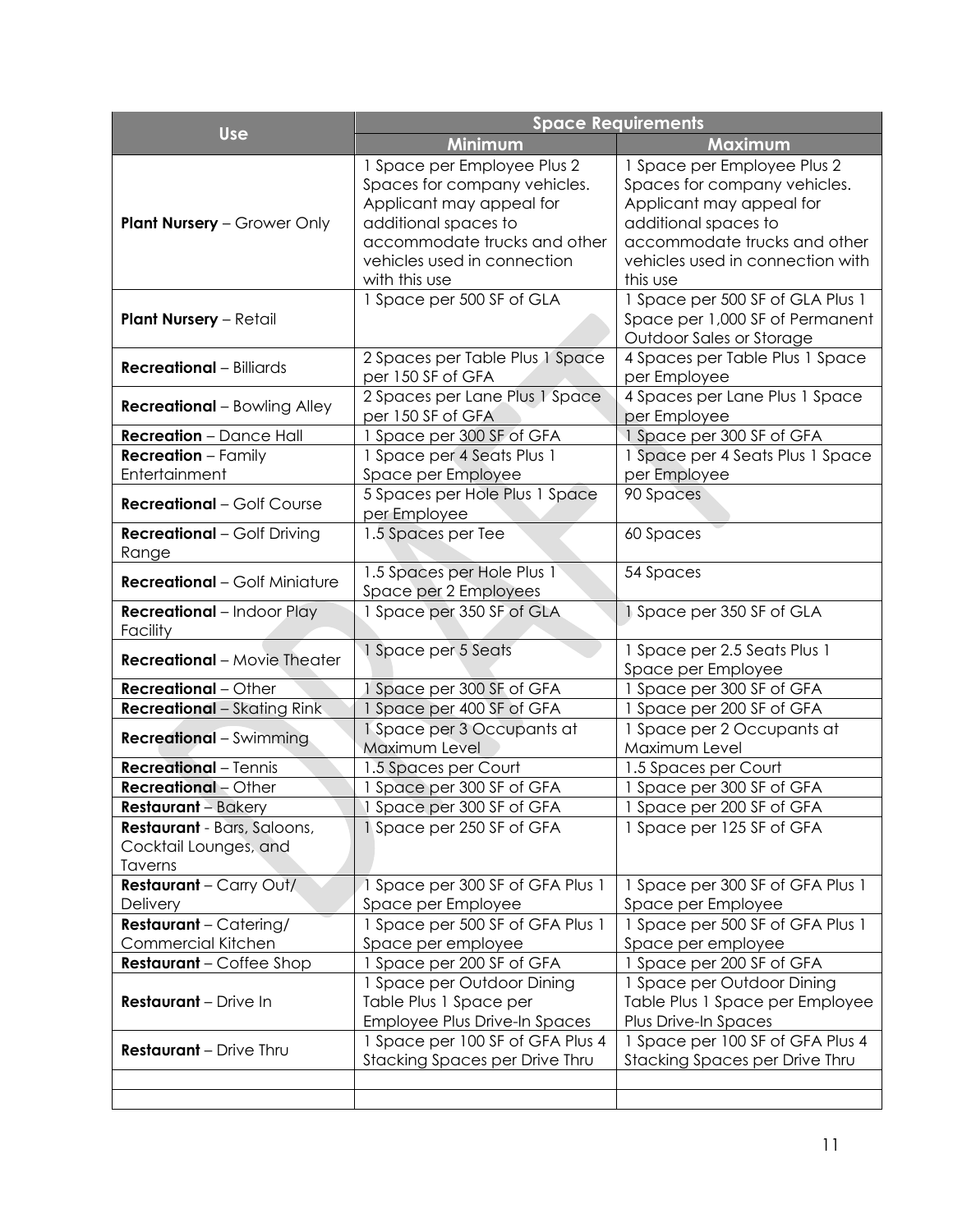| <b>Use</b>                                               | <b>Space Requirements</b>                                                                                            |                                                                                                            |  |  |  |
|----------------------------------------------------------|----------------------------------------------------------------------------------------------------------------------|------------------------------------------------------------------------------------------------------------|--|--|--|
|                                                          | Minimum                                                                                                              | Maximum                                                                                                    |  |  |  |
| <b>Restaurant - Sit Down</b>                             | 1 Space per 6 Seats Plus 1<br>Space per 2 Employees on Shift<br>or 1 Space per 80 SF of GFA,<br>whichever is greater | 1 Space per 3 seats Plus 1 space<br>per Employee of 1 space per 40<br>SF GLA, whichever is greater         |  |  |  |
| <b>Restaurant</b> - Sit Down with<br>Outdoor Dining Area | 1 Space per 6 Seats Plus any<br>Spaces designated for carry-out<br>including outdoor dining                          | 1 Space per 3 seats Plus any<br>Spaces designated for carry-out<br>including outdoor dining                |  |  |  |
| <b>Retail</b> - Art Gallery                              | 1 Space per 350 SF of GFA                                                                                            | Space per 350 SF of GFA                                                                                    |  |  |  |
| Retail - Bulk Merchandise                                | 1 Space per 1,000 SF of GFA                                                                                          | 1 Space per Employee Plus 1<br>Space per Company Vehicle<br>but not less than 1 Space per<br>500 SF of GFA |  |  |  |
| Retail - Convenience Store                               | Space per 300 SF of GFA                                                                                              | Space per 300 SF of GFA                                                                                    |  |  |  |
| Retail - Drug Store                                      | Space per 250 SF of GFA                                                                                              | 1 Space per 250 SF of GFA                                                                                  |  |  |  |
| Retail - Enclosed Up to 50,000<br>SF of GFA              | 1 Space per 400 SF of GFA                                                                                            | 1 Space per 200 SF of GFA                                                                                  |  |  |  |
| Retail - Enclosed 50,001 to<br>90,000 SF of GFA          | 1 Space per 450 SF of GFA                                                                                            | 1 Space per 225 SF of GFA                                                                                  |  |  |  |
| Retail - Enclosed 90,001 or<br>More SF of GFA            | 1 Space per 500 SF of GFA                                                                                            | 1 Space per 250 SF of GFA                                                                                  |  |  |  |
| Retail - Equipment Small                                 | 1 Space per 500 SF of GLA Plus 1<br>Space per 300 SF of Office Area                                                  | 1 Space per 500 SF of GLA Plus 1<br>Space per 300 SF of Office Area                                        |  |  |  |
| Retail - Equipment Large                                 | 1 Space per 500 SF of Office<br>Area                                                                                 | 1 Space per 500 SF of Office<br>Area                                                                       |  |  |  |
| Retail - eSales Fulfillment                              | 1 Space per 250 SF of GFA                                                                                            | Space per 250 SF of GFA                                                                                    |  |  |  |
| Retail - Liquor/Package                                  | 1 Space per 200 SF of GFA                                                                                            | Space per 250 SF of GFA                                                                                    |  |  |  |
| <b>Retail</b> - Outdoor                                  | 1 Space per 7,500 SF Plus 1<br>Space per 250 SF of Office Area                                                       | Space per 7,500 SF Plus 1<br>Space per 250 SF of Office Area                                               |  |  |  |
| <b>Retail</b> – Specialty                                | Space per 400 SF of GFA                                                                                              | Space per 200 SF of GFA                                                                                    |  |  |  |
| Retail - Vehicle Parts                                   | 1 Space per 150 SF of GFA                                                                                            | Space per 150 SF of GFA                                                                                    |  |  |  |
| <b>School</b> - Dance/Music Studio                       | 0.25 Space per Student Plus 1<br>Space per Employee                                                                  | 1 Space per 125 SF of GFA                                                                                  |  |  |  |
| <b>School</b> - Tutoring Center                          | 0.25 Space per Student Plus 1<br>Space per Employee                                                                  | 1 Space per 125 SF of GFA                                                                                  |  |  |  |
| Vehicle Fuel Station - With<br>Retail                    | 1 Space per Pump Plus 1 Space<br>per Employee                                                                        | 1 Space per Pump Plus 1 Space<br>per Employee                                                              |  |  |  |
| Vehicle Fuel Station - With<br>Maintenance/Repair        | 1 Space per Pump Plus 1 Space<br>per Employee Plus 2 Spaces per                                                      | 1 Space per Pump Plus 1 Space<br>per Employee Plus 2 Spaces per                                            |  |  |  |
|                                                          | Repair Bay                                                                                                           | Repair Bay                                                                                                 |  |  |  |
| Vehicle Fuel Station - With                              | 1 Space per Pump Plus 1 Space                                                                                        | 1 Space per Pump Plus 1 Space                                                                              |  |  |  |
| Indoor Storage                                           | per Employee Plus 1 Space per<br>250 SF of GFA of Storage Area                                                       | per Employee Plus 1 Space per<br>250 SF of GFA of Storage Area                                             |  |  |  |
| Vehicle Fuel Station - With                              | 1 Space per Pump Plus 1 Space                                                                                        | 1 Space per Pump Plus 1 Space                                                                              |  |  |  |
| Restaurant                                               | per Employee Plus 1 Space per<br>250 SF of GFA of Restaurant<br>Area                                                 | per Employee Plus 1 Space per<br>250 SF of GFA of Restaurant Area                                          |  |  |  |
| Vehicle Fuel Station - With                              | 1 Space per Pump Plus 1 Space                                                                                        | 1 Space per Pump Plus 1 Space                                                                              |  |  |  |
| Car Wash                                                 | per Employee Plus 2 Spaces per<br>Wash Bay                                                                           | per Employee Plus 2 Spaces per<br>Wash Bay                                                                 |  |  |  |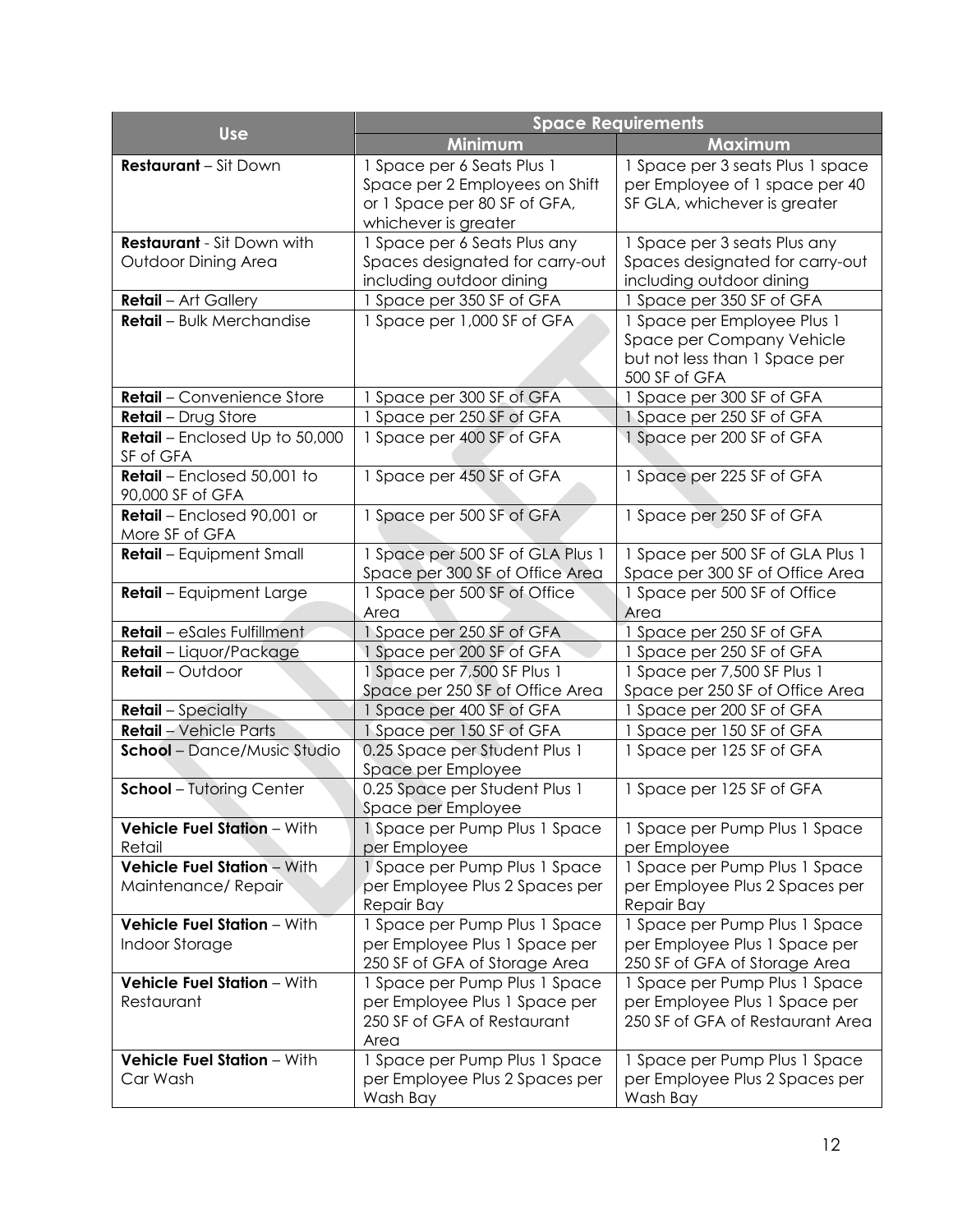|                                                                        | <b>Space Requirements</b>                                               |                                                                           |  |  |
|------------------------------------------------------------------------|-------------------------------------------------------------------------|---------------------------------------------------------------------------|--|--|
| <b>Use</b>                                                             | <b>Minimum</b>                                                          | Maximum                                                                   |  |  |
| <b>Vehicle Wash Facility - Full</b><br>Service or Automated            | 2 Spaces per Vacuum Unit Plus<br>Space per Employee at<br>Maximum Shift | 2 Spaces per Vacuum Unit Plus 1<br>Space per Employee at<br>Maximum Shift |  |  |
| <b>Vehicle Wash Facility - Self</b>                                    | I Space per Wash Bay Plus 2                                             | 1 Space per Wash Bay Plus 2                                               |  |  |
| Service                                                                | Spaces per Vacuum Unit                                                  | Spaces per Vacuum Unit                                                    |  |  |
| Vehicle Sales, Lease, or<br><b>Rental</b> - Without Outdoor<br>Display | Space per 500 SF of GFA                                                 | 1 Space per 250 SF of GFA                                                 |  |  |
| Vehicle Sales, Lease, or<br><b>Rental</b> – With Outdoor Display       | Space per 1,000 SF of GFA                                               | Space per 500 SF of GFA                                                   |  |  |

# 6.2 Typical Shared Parking Demand by Use and Time of Day

| <b>Parking Use</b>               | Weekday<br>8am - 5pm | Weekday<br>Weekday<br>$12am - 8am$<br>$5pm - 12am$ |       | Weekend<br>$8am - 5pm$ | Weekend<br>$5pm - 12am$ | Weekend<br>12am – 8am |
|----------------------------------|----------------------|----------------------------------------------------|-------|------------------------|-------------------------|-----------------------|
| <b>Residential</b>               | 60%                  | 100%                                               | 100%  | 80%                    | 100%                    | 100%                  |
| <b>Office</b>                    | 100%                 | 20%                                                | 5%    | 5%                     | 5%                      | 5%                    |
| Commercial                       | 90%                  | 80%                                                | $5\%$ | 100%                   | 70%                     | 5%                    |
| Lodging                          | 70%                  | 100%                                               | 100%  | 70%                    | 100%                    | 100%                  |
| <b>Restaurant</b>                | 70%                  | 100%                                               | 10%   | 70%                    | 100%                    | 20%                   |
| <b>Entertainment</b>             | 40%                  | 100%                                               | 10%   | 80%                    | 100%                    | 50%                   |
| <b>Movie Theater</b>             | 40%                  | 80%                                                | 10%   | 80%                    | 100%                    | 10%                   |
| Institutional<br>(Non-Church)    | 100%                 | 20%                                                | 5%    | $10\%$                 | 10%                     | 5%                    |
| <b>Institutional</b><br>(Church) | 10%                  | 5%                                                 | 5%    | 100%                   | 50%                     | 5%                    |

## 6.2.1 Shared Parking Reduction Example Worksheet

| Shared vs.                                                              | Conventional | Weekday | Weekday         | Weekday  | Weekend  | Weekend         | Weekend |
|-------------------------------------------------------------------------|--------------|---------|-----------------|----------|----------|-----------------|---------|
| Conventional                                                            | Demand       | 8am -   | 5 <sub>pm</sub> | $12am -$ | $8$ am – | 5 <sub>pm</sub> | 12am –  |
| Demand                                                                  |              | 5pm     | 12am            | 8am      | 5pm      | 12am            | 8am     |
| <b>Residential</b>                                                      | 100          | 60      | 100             | 100      | 80       | 100             | 100     |
| <b>Office</b>                                                           | 100          | 100     | 20              | 5        | 5        | 5               | 5       |
| Commercial                                                              | 100          | 90      | 80              | 5        | 100      | 70              | 5       |
| Lodging                                                                 | 100          | 70      | 100             | 100      | 70       | 100             | 100     |
| Restaurant                                                              | 100          | 70      | 100             | 10       | 70       | 100             | 20      |
| <b>Total Needs</b>                                                      | 500          | 390     | 400             | 220      | 325      | 375             | 230     |
| Conventional Demand Need = 500 Spaces                                   |              |         |                 |          |          |                 |         |
| Shared Parking Demand (Greatest of Any Column Total Needs) = 400 Spaces |              |         |                 |          |          |                 |         |
| Shared Parking Reduction = 100 Spaces                                   |              |         |                 |          |          |                 |         |

**Section Four.** Severability: Should any section or provision of this ordinance be declared by a court of competent jurisdiction to be invalid, that decision shall not affect the validity of the ordinance as a whole or any part thereof, other than the part so declared to be invalid.